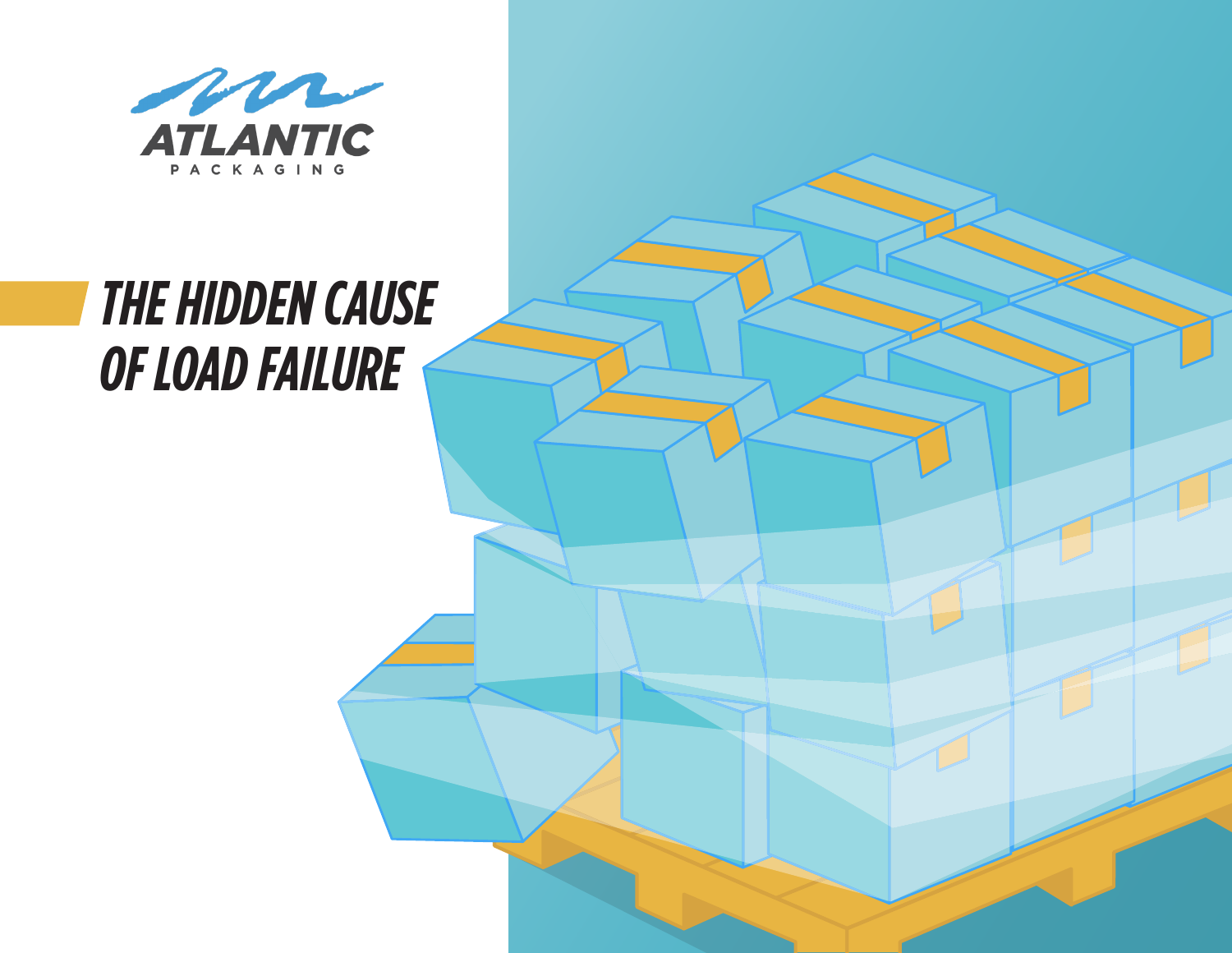# *MODERN TRENDS IN PACKAGING*

One of the dominant trends in packaging over the last decade involved reducing primary and secondary packaging materials to save resources and cut costs. Think about the super-thin plastic water bottles and the smaller caps that are so prevalent today. Or cases of bottled water that are shrink wrapped without a cardboard tray underneath.

### Reduced Secondary Packaging

Companies have made huge strides in sustainability while also saving a great deal of money by making these changes.

However, reducing or eliminating these packaging materials impacts the stability of a pallet of these goods, especially in the beverage industry where you're dealing with a dynamic, liquid product that shifts around while in transit.

And this vulnerability in stabilization has had an adverse effect on efforts in both sustainability and cost cutting.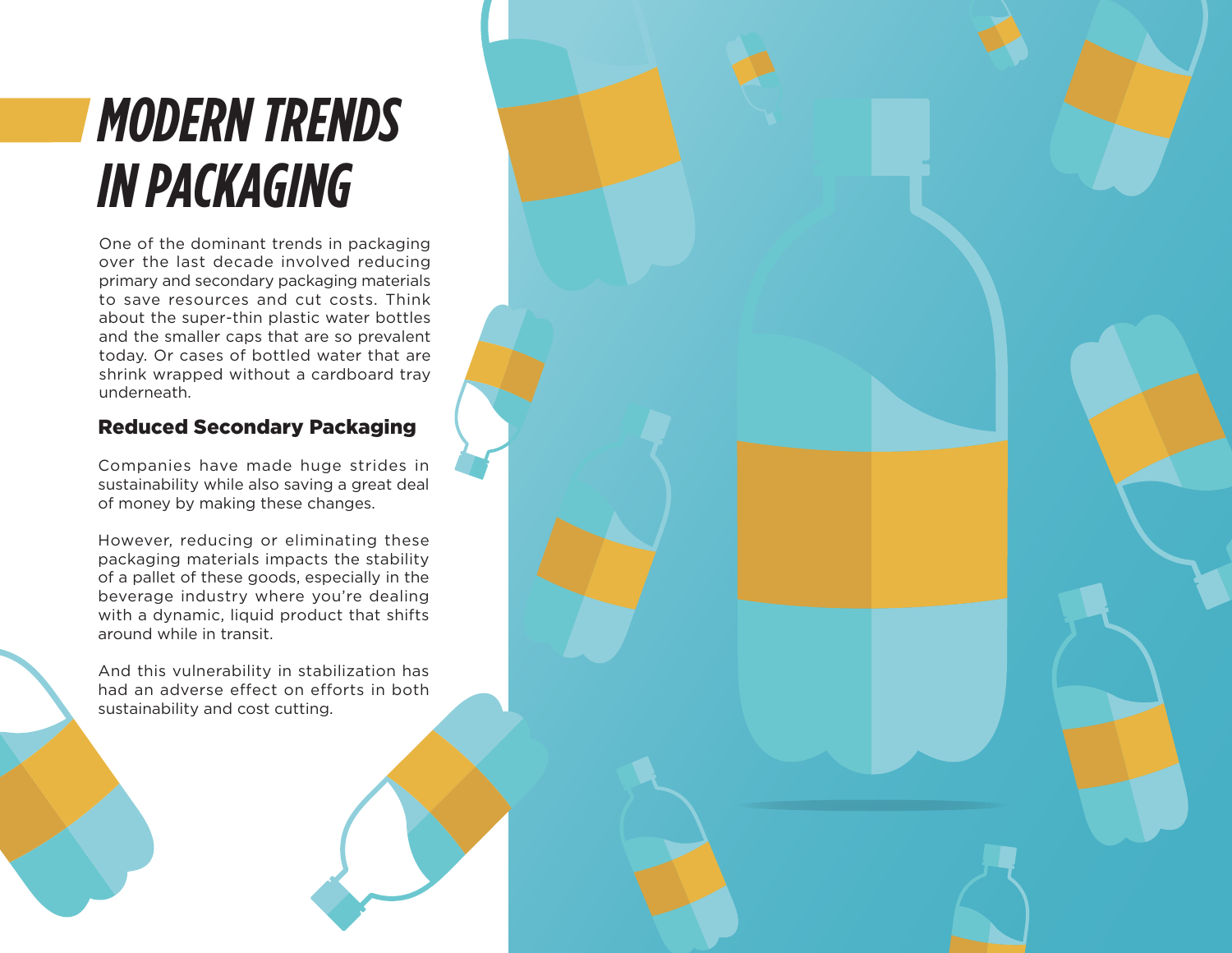# *THE DISCONNECT*

While manufacturers and distributors have changed the way they're packaging their products, in many cases, they have NOT changed the way they're stretch wrapping loads on a pallet – unless it has been to just add MORE stretch film. Adding more stretch film applied incorrectly simply adds more waste to the equation without solving the problem.

This disconnect has led to an uptick in load failure during shipping. And load failure leads to damaged product and excess waste, two issues that are both damaging to the environment and extremely costly.



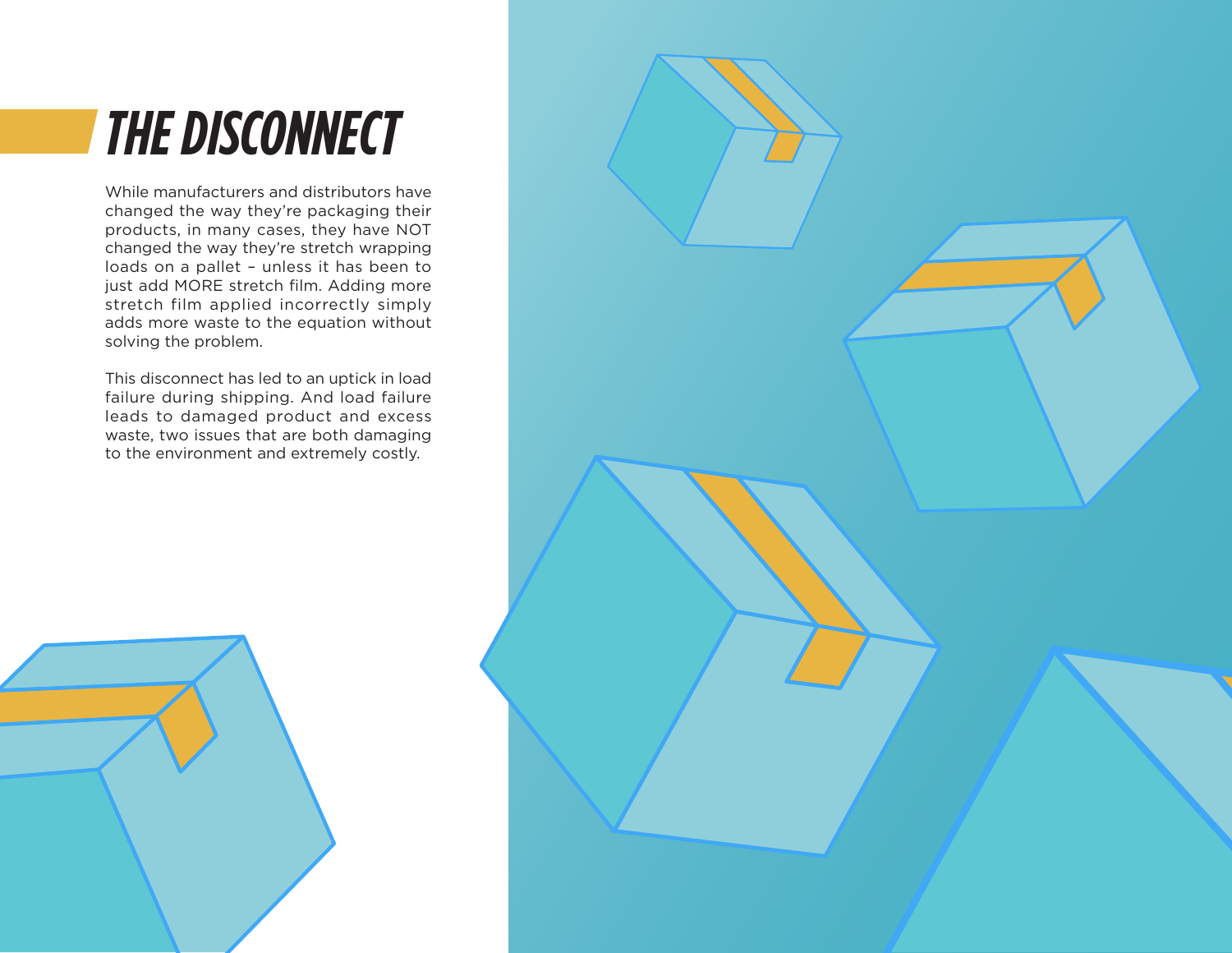## *MIS-DIAGNOSIS*

The cause of load failure is often misdiagnosed as a problem with insufficient dunnage or a corrugated box failure. Slip sheets, corner boards, and shrink bundling also get blamed for this mess, especially if they've been reduced or removed altogether. While these elements all contribute to packaging a successful load, they are not the last line of defense in moving the load from distribution to retail and they are not the ultimate culprit here.

### THE TRUTH

#### **The truth is, improper stretch wrapping is the leading cause of freight damage.**  When stretch wrapping fails, all the other

packaging components are vulnerable. And for anyone not making the connection between stretch wrapping and load failure, there's an opportunity to solve this problem and save a significant amount of money in packaging without having to take steps backward in sustainability efforts.

The need for optimal stretch wrapping is more prevalent today because of these reductions in primary and secondary packaging. These reductions leave less margin for error and rely on operators using all the tools and applied science of modern stretch wrapping to protect the products and prevent load failure.

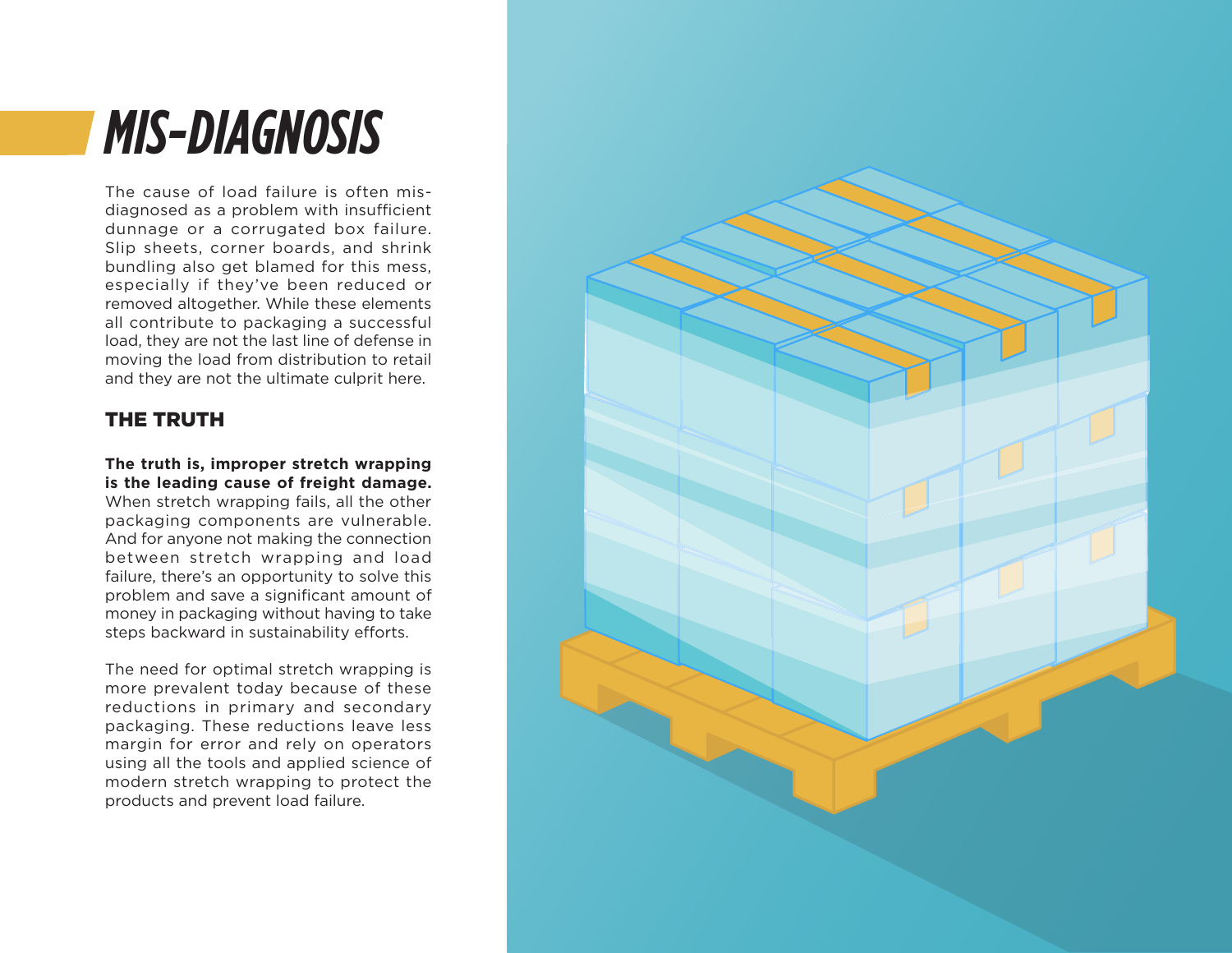## *STRETCH WRAPPING*

### Science of Stretch

With the changing landscape of packaging and the move towards greater sustainability, Atlantic has doubled down on our efforts to choose the best stretch films for our customers and engineer the best possible application for every individual load.

We've hired leading experts in stretch film and application. We've developed patented stretch film monitoring software. We've designed comprehensive customer audits and training sessions.

And now we have the most advanced testing facility in the packaging industry with the ability to re-create the vibration profiles of transportation routes along which products are experiencing damage. We can pinpoint where and how damage is occurring, refine the packaging, and validate a successful stretch wrapping solution, all in a controlled lab environment.

### LEARN MORE ABOUT THE PACKAGING SOLUTION CENTER

[Click Here](https://www.atlanticpkg.com/consulting/packaging_solution_center/)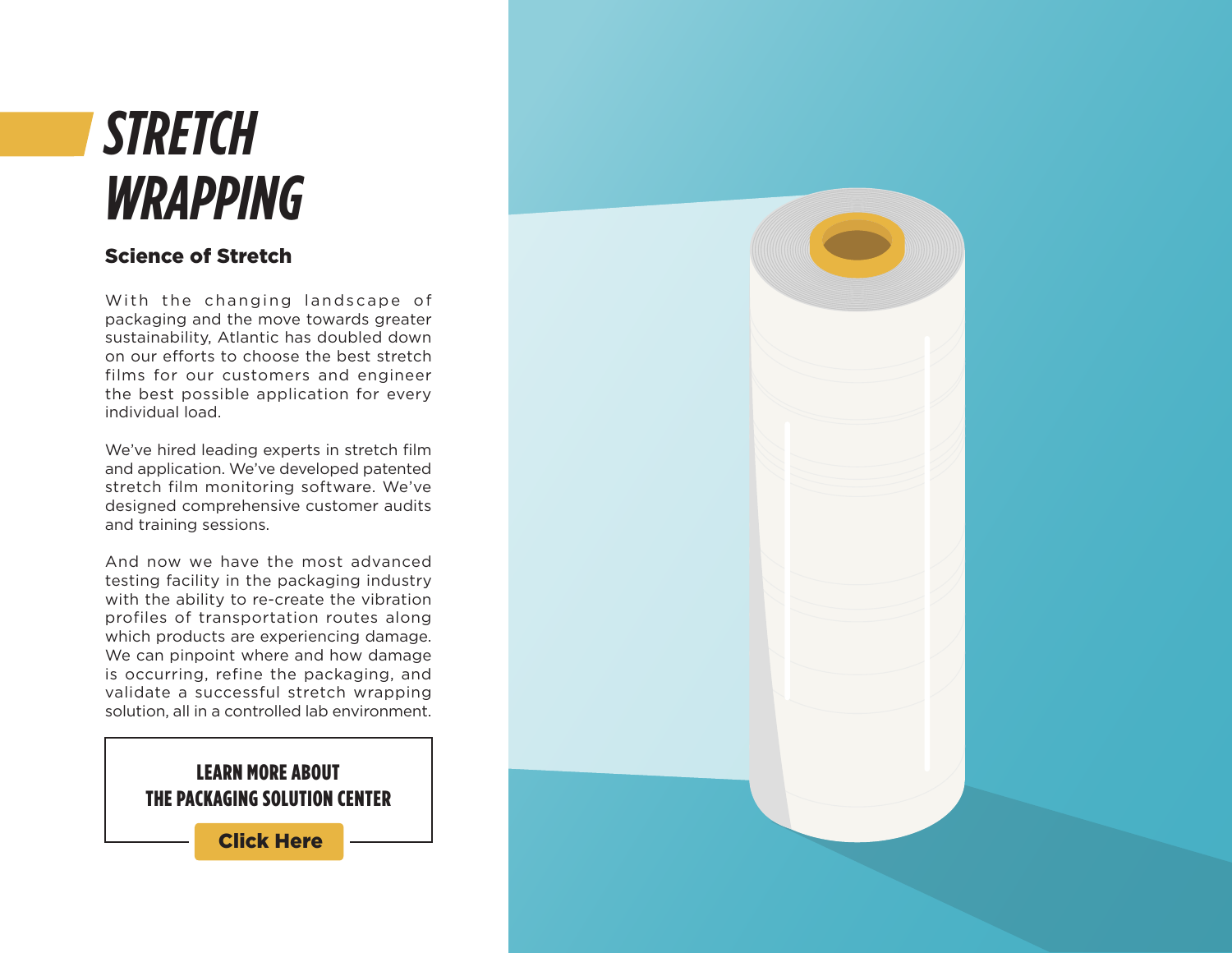# *COST OF DAMAGE*

A recent GMA/FMI study tells us that damaged product from load failure costs \$7.2 billion annually in the food & beverage and health & beauty industries alone. This cost represents lost revenue and earnings as well as significant contributions to our landfills from unsaleables.

Most retailers have strict standards for accepting products to their stores. When products and loads are damaged in transit, they may not be accepted at their destination. They are turned around and sent back to the manufacturer who then has to re-work the order. This affects lead times, supply costs, and labor, not to mention lost sales, a reputation issue, and unnecessary waste.

Product damage and load failure are preventable, especially when we apply a scientific approach to identifying the problem and refining the packaging until we have a solution.

### A Comprehensive Approach

We're confident that a comprehensive approach to stretch wrapping, from an initial audit, to testing, optimization, and long-term monitoring, can and will eliminate this kind of failure and damage.

We're excited to work with our partners and customers to move forward in creating a more sustainable and successful consumer products environment.